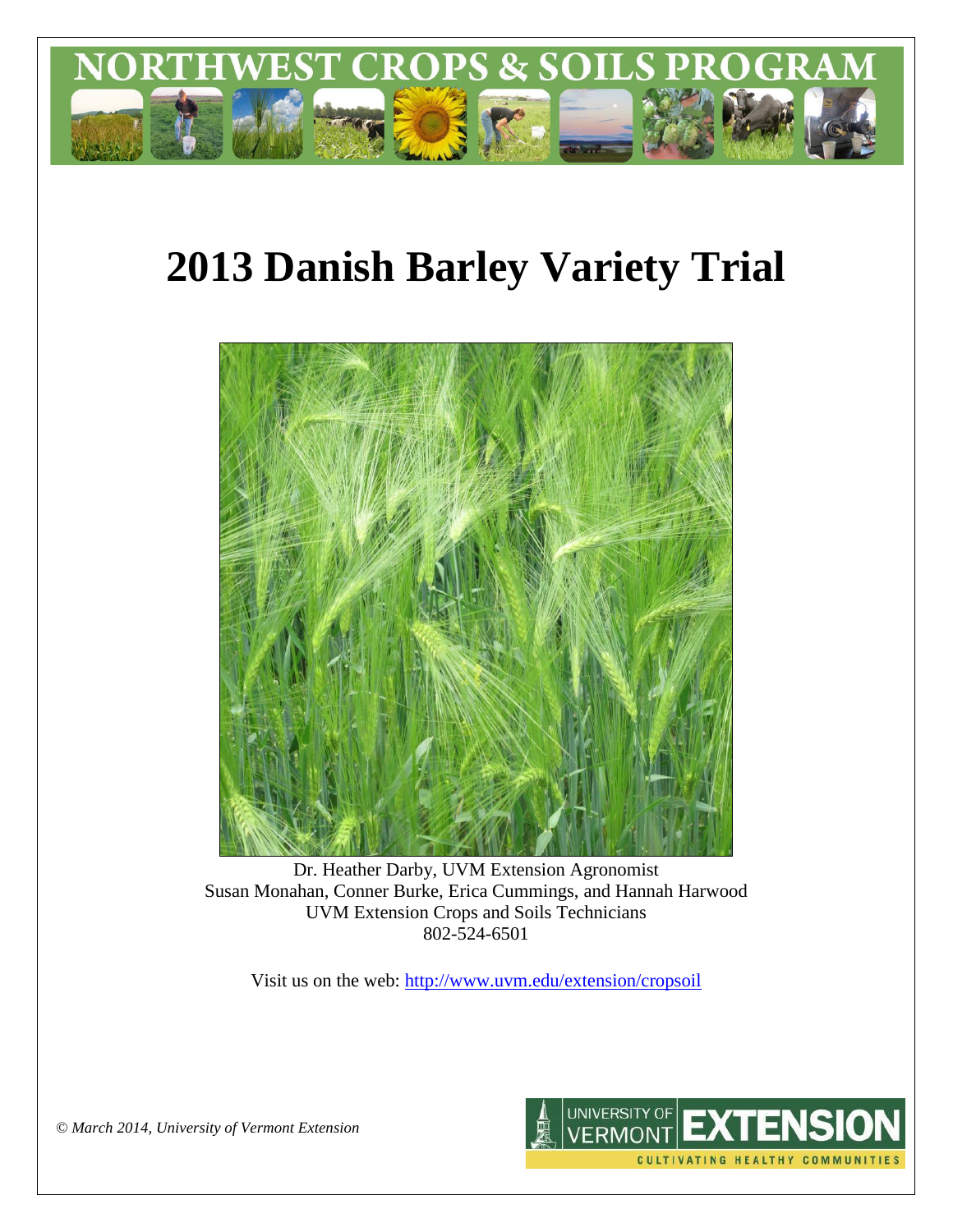#### **2013 DANISH BARLEY VARIETY TRIAL**

Dr. Heather Darby, University of Vermont Extension heather.darby[at]uvm.edu

With the revival of the small grains industry in the Northeast and the strength of the localvore movement, craft breweries and distilleries have expressed an interest in local barley for malting. Malting barley must meet specific quality characteristics such as low protein content and high germination. Many farmers are also interested in barley as a feed source for livestock. Barley is a high energy and protein source, similar to corn and wheat. The Northwest Crops and Soils Team have been growing out spring barley varieties that were originally obtained from a colleague in Denmark. Over the last three years, the goal has been to increase the small seed lots to better quantify performance. In 2013, we finally had enough seed to measure yield and quality of these specialty varieties.

# **MATERIALS AND METHODS**

Twelve Danish barley varieties were planted at Borderview Research Farm in Alburgh, VT on 23-Apr 2013. General plot management is listed in Table 1. The experimental design was a randomized complete block replicated 4 times for the varieties for which we had sufficient seed. Plot size was 5' x 20'. The previous crop was corn silage. The field was disked and spike tooth harrowed prior to planting. Plots were seeded with a Kincaid Cone Seeder at a seeding rate of 125 lbs acre-1 .

Populations were measured on 22-May, by taking two 1/3 meter counts per plot. On 13-Jul plant heights were measured, and the severity of lodging was recorded as a percent of the plot lodged. Plots were harvested with an Almaco SPC50 small plot combine on 22-Jul 2013. The harvest area was 5' x 20'. Seed was cleaned with a small Clipper M2B cleaner (A.T. Ferrell, Bluffton, IN) and a subsample was collected to determine quality characteristics. Samples were ground using the Perten LM3100 Laboratory Mill. Flour was analyzed for protein content using the Perten Inframatic 8600 Flour Analyzer. Most commercial mills target 12-15% protein content. Falling number was measured (AACC Method 56-81B, AACC Intl., 2000) on the Perten FN 1500 Falling Number Machine. The falling number is related to the level of sprout damage in the grain. It is determined by the time it takes, in seconds, for a stirrer to fall through a slurry of flour and water to the bottom of a test-tube. Falling numbers greater than 350 indicate low enzymatic activity and sound quality wheat. A falling number lower than 200 indicates high enzymatic activity and poor quality grain. Deoxynivalenol (DON), a vomotoxin, was analyzed using Veratox DON 5/5 Quantitative test from the NEOGEN Corp. This test has a detection range of 0.5 to 5 ppm. Samples with DON values greater than 1 ppm are considered unsuitable for human consumption. The varieties of Danish barley grown are older landraces that were selected in Denmark as the varieties giving the best tasting beer. Varieties are listed in Table 2. Results were analyzed with a Tukey-Kramer method of comparison in SAS (Cary, NC).

| <b>Trial Information</b> | <b>Borderview Research Farm</b><br>Alburgh, VT |
|--------------------------|------------------------------------------------|
| Soil Type                | Benson rocky silt loam                         |
| Previous crop            | Corn                                           |
| Planting date            | $23-Apr$                                       |
| Harvest date             | $22$ -Jul                                      |
| Seeding rate             | 125 lbs $\rm{acre}^{-1}$                       |
| Tillage methods          | Mold board plow, disk, and spike tooth harrow  |

#### **Table 1. General plot management.**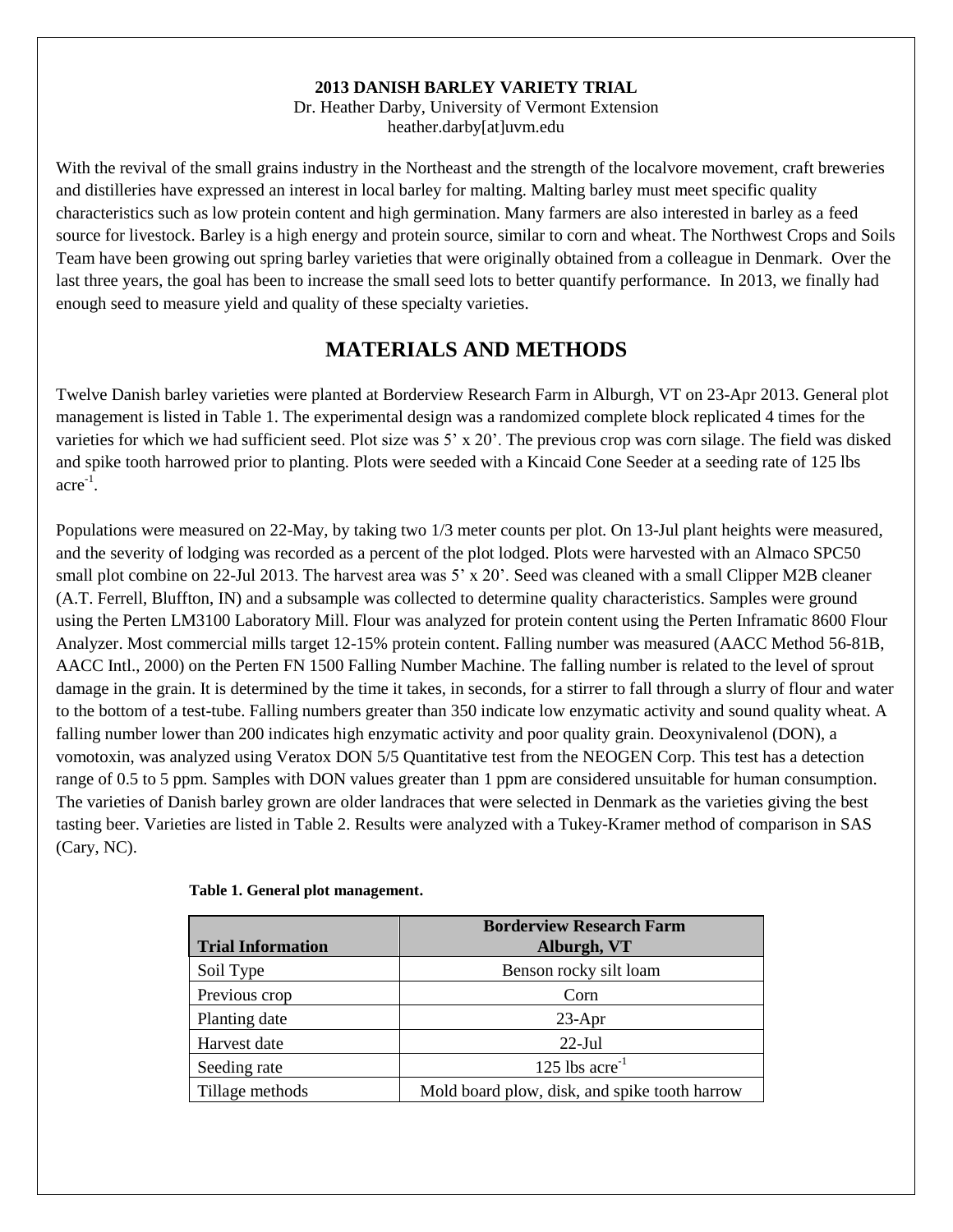| Table 2. Danish barley varieties. |             |  |  |  |  |
|-----------------------------------|-------------|--|--|--|--|
| <b>Danish barley variety</b>      | <b>Type</b> |  |  |  |  |
| Abed Archer                       | $2$ -row    |  |  |  |  |
| Auriga                            | $2$ -row    |  |  |  |  |
| <b>Brage</b>                      | 6-row       |  |  |  |  |
| Deva                              | $2$ -row    |  |  |  |  |
| Fero                              | 6-row       |  |  |  |  |
| Imperial                          | 6-row       |  |  |  |  |
| Maja                              | $2$ -row    |  |  |  |  |
| Malthesia                         | $2$ -row    |  |  |  |  |
| Naked                             | 6-row       |  |  |  |  |
| Power                             | $2$ -row    |  |  |  |  |
| Rostov                            | 6-row       |  |  |  |  |
| Sekskantet                        | 6-row       |  |  |  |  |

#### **Table 2. Danish barley varieties.**

## **RESULTS AND DISCUSSION**

Seasonal precipitation and temperature recorded at a weather station in Alburgh, VT are shown in Table 3. From April to July, there was an accumulation of 3399 Growing Degree Days (GDDs) in Alburgh which is 45.6 GDDs more than the 30-year average. May and June precipitation topped seven inches above normal.

#### **Table 3. Seasonal weather data<sup>1</sup> collected in Alburgh, VT, 2013.**

| Alburgh, VT                         | April   | May  | June              | July    |  |
|-------------------------------------|---------|------|-------------------|---------|--|
| Average temperature $({}^{\circ}F)$ | 43.6    | 59.1 | 64.0              | 71.7    |  |
| Departure from normal               | $-1.2$  | 2.7  | $-1.8$            | 1.1     |  |
|                                     |         |      |                   |         |  |
| Precipitation (inches)              | 2.12    | 4.79 | 9.23 <sub>t</sub> | 1.89    |  |
| Departure from normal               | $-0.7$  | 1.34 | 5.54              | $-2.26$ |  |
|                                     |         |      |                   |         |  |
| Growing Degree Days (base 32°F)     | 349     | 848  | 967               | 1235    |  |
| Departure from normal               | $-35.6$ | 91.4 | $-47.0$           | 36.8    |  |

Based on weather data from a Davis Instruments Vantage Pro2 with WeatherLink data logger.

ⱡ June 2013 precipitation data based on National Weather Service data from cooperative stations in South Hero, VT

[\(http://www.nrcc.cornell.edu/page\\_summaries.html\)](http://www.nrcc.cornell.edu/page_summaries.html)

Historical averages are for 30 years of NOAA data (1981-2010) from Burlington, VT.

The variety Imperial yielded the highest, averaging 2935 lbs acre<sup>-1</sup> (Table 4). In all, ten of the varieties had statistically similar yields. Deva and Abed Archer were the lowest yielding varieties (Figure 1). Naked, Maja, and Fero had the highest test weights. The industry standard for barley test weight is 48 lbs bushel<sup>-1</sup>. Crude protein levels ranged from 10.4 to 13.7% (Figure 1).

Levels of the vomotoxin, Deoxynivalenol (DON) ranged from 1.7 to 11.1 ppm (Table 4 and Figure 2). Although none of these varieties would be suitable for human consumption (since their DON levels are over 1 ppm), it is informative to see the wide range of susceptibility to Fusarium Head Blight (*Fusarium graminearum*). Varieties that had relatively low DON levels in the very wet, rainy 2013 season show some resistance to Fusarium Head Blight.

Overall, lodging of the Danish barley varieties ranged from 15 to 90% of the plot lodged (Table 4 and Figure 2). Again, the very rainy season contributed to lodging, and it is informative to note the varieties that stood up well given the difficult weather conditions.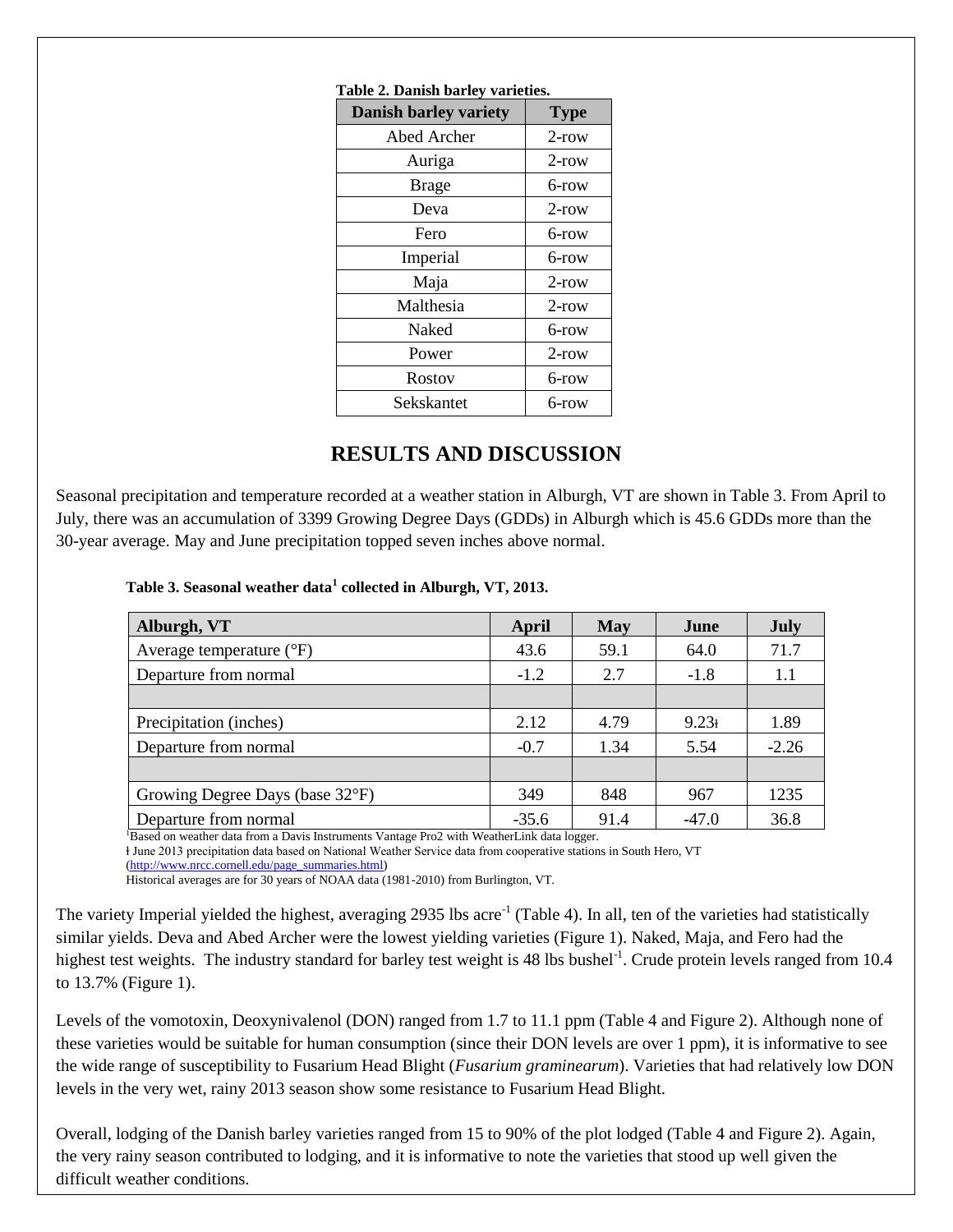| able to that $\cos \theta$ for the dimensional contract theory of $\theta$ and $\theta$ and $\theta$ and $\theta$ and $\theta$ and $\theta$ and $\theta$<br><b>Variety</b> | <b>DM</b> Yield | TW                     | <b>Moist</b> | $\bf CP$ | <b>FN</b> | <b>DON</b> | <b>Population</b> | Height  | Lodging |
|----------------------------------------------------------------------------------------------------------------------------------------------------------------------------|-----------------|------------------------|--------------|----------|-----------|------------|-------------------|---------|---------|
|                                                                                                                                                                            | $\%$            | $lbs$ bu <sup>-1</sup> | $\%$         | %        | sec       | ppm        | plant $m^{-2}$    | cm      | $\%$    |
| Imperial                                                                                                                                                                   | 2935*           | 30.7                   | 16.1         | $12.4*$  | 326       | $5.4*$     | 200               | $85.6*$ | $31.9*$ |
| Fero                                                                                                                                                                       | 2430*           | $42.0*$                | 14.8         | $12.1*$  | 347       | $5.3*$     | 229               | 97.7*   | $23.8*$ |
| Auriga                                                                                                                                                                     | 2082*           | 41.3                   | 16.4         | 10.4     | 378       | $2.1*$     | 233               | 72.8    | $15.0*$ |
| <b>Brage</b>                                                                                                                                                               | 2067*           | 39.8                   | 14.0         | $12.7*$  | 330       | 6.9        | 209               | 93.8*   | 60.0    |
| Sekskantet                                                                                                                                                                 | 2036*           | 40.0                   | 9.8          | $12.3*$  | 290       | 7.3        | 212               | 98.0*   | $37.5*$ |
| Power                                                                                                                                                                      | 1817*           | 39.0                   | 14.1         | $12.8*$  | 296       | 6.1        | 249               | $96.0*$ | $30.6*$ |
| Maja                                                                                                                                                                       | 1678*           | $42.1*$                | 13.9         | $13.6*$  | 361       | $2.8*$     | 217               | $87.4*$ | 64.3    |
| Rostov                                                                                                                                                                     | 1677*           | 36.5                   | 15.8         | $13.0*$  | 312       | 11.1       | 251               | 94.0*   | 50.0    |
| Malthesia                                                                                                                                                                  | $1617*$         | 39.3                   | 17.1         | $11.0*$  | 344       | $4.1*$     | 234               | 70.5    | 24.8*   |
| Naked                                                                                                                                                                      | 1334*           | $51.5*$                | 15.2         | $11.3*$  | 238       | $3.4*$     | 217               | 94.4*   | 89.6    |
| Deva                                                                                                                                                                       | 1199            | 39.0                   | 16.0         | $13.5*$  | 323       | $2.8*$     | 170               | 79.0    | $40.0*$ |
| Abed Archer                                                                                                                                                                | 1141            | 39.0                   | 17.0         | $13.7*$  | 373       | $1.7*$     | 241               | $87.3*$ | $45.4*$ |
| Trial Mean                                                                                                                                                                 | 1748            | 39.9                   | 14.8         | 12.4     | 330       | 4.7        | 219               | 87.5    | 41.0    |
| p-value                                                                                                                                                                    | < 0.10          | < 0.10                 | <b>NS</b>    | < 0.10   | <b>NS</b> | < 0.10     | <b>NS</b>         | < 0.10  | < 0.10  |

**Table 4. Harvest yields and quality characteristics of Danish Barley grown in Alburgh, VT, 2013.**

\*Varieties with an asterisk are not significantly different than the top performer in **bold**.

NS – No significant difference amongst varieties.